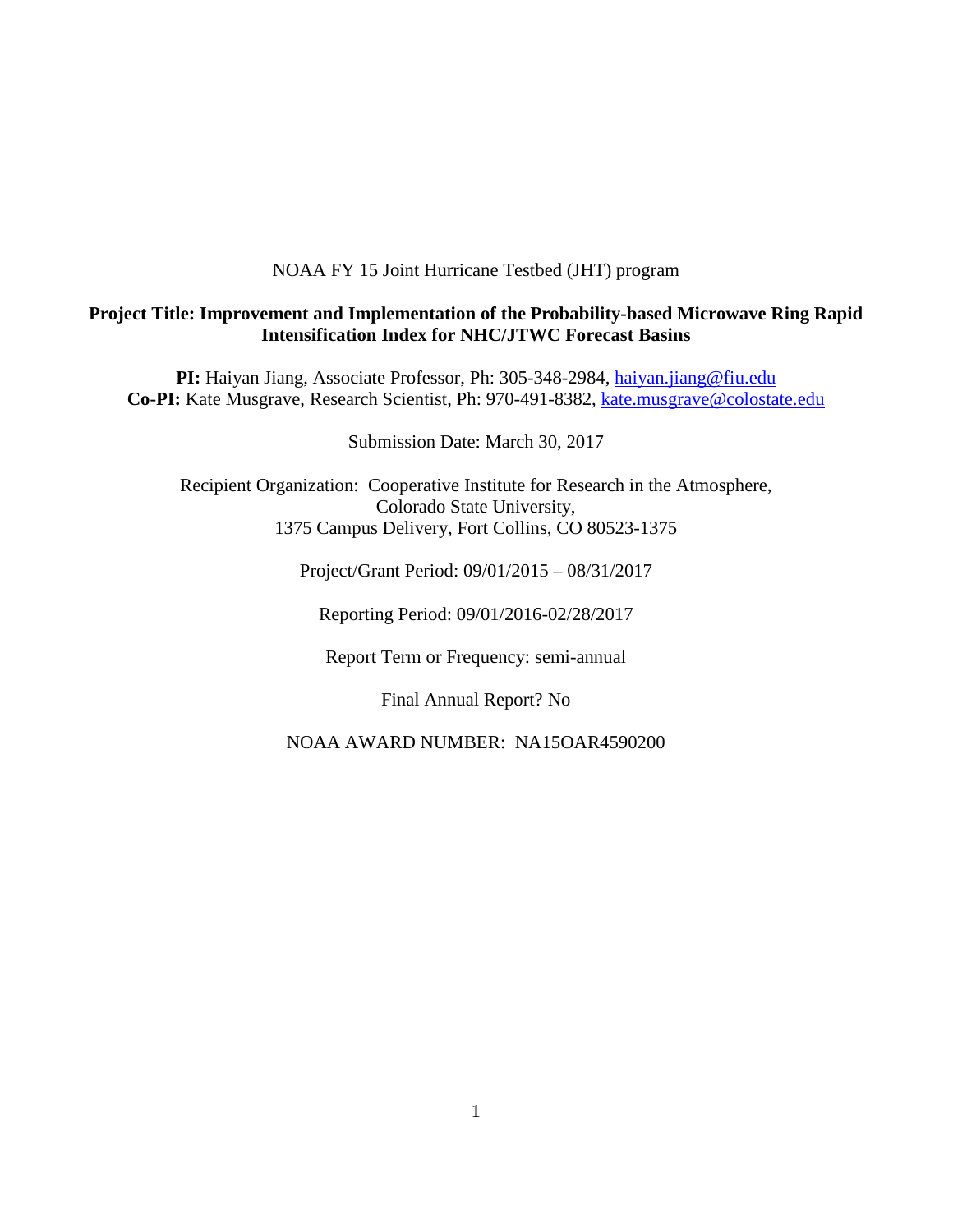# **1. ACCOMPLISHMENTS**

The major proposed goal was to improve the probability-based tropical cyclone (TC) rapid intensification (RI) forecast method under our JHT FY-13 project by adding two additional 37 GHz predictors on top of the original the 37 GHz ring and three 85 GHz predictors. The final product is called the **probability-based microwave ring RI index (hereafter PMWRing RII).** It was proposed to implement the PMWRing RII in the NHC and JTWC forecast basins, including Atlantic (ATL), Eastern & Central North Pacific (EPA), North Western Pacific (NWP), North Indian Ocean (NIO), and Southern Hemisphere (SH) basins. Under this major goal, there were five tasks proposed. Please see the table below for the planned vs. actuals for these tasks.

| <b>Tasks</b> | Planned                            | Actuals                                             |
|--------------|------------------------------------|-----------------------------------------------------|
| Task 1       | Collecting historical microwave    | Completed, although we made some changes from       |
|              | data from AMSR-E, SSM/I, and       | the original plan. We chose to we choose to treat   |
|              | SSMIS and calibrating their        | each sensor differently to avoid the sensor inter-  |
|              | $T_B$ 's to be compatible with TMI | calibration and different sensor resolution issue.  |
|              | $T_B$ 's                           | The sample size is large enough for each sensor.    |
| Task 2       | (CIRA) Generating the SHIPS        | Completed for North Hemisphere basins (ATL,         |
|              | RI developmental dataset for       | EPA, NWP & NIO); need to complete the SH            |
|              | <b>JHT</b> basins                  | basin during year-2 as planned (please see section  |
|              |                                    | 6 for details).                                     |
| Task 3       | Development of the PMWRing         | Completed for North Hemisphere basins (ATL,         |
|              | RII for each basin                 | EPA, NWP $& NIO$ ; need to complete the SH          |
|              |                                    | basin during year-2 as planned (please see section  |
|              |                                    | 6 for details).                                     |
| Task 4       | Real-time testing at NHC and       | Real-time testing ongoing for the 2016 season for   |
|              | <b>JTWC</b>                        | ATL, EPA, NWP & NIO basins; need to complete        |
|              |                                    | the SH basin during year-2 as planned (please see   |
|              |                                    | section 6 for details).                             |
| Task 5       | Evaluate the real-time testing     | We have finished evaluation of 2016's real-time     |
|              | results and refine the index       | results. Problems were identified and the algorithm |
|              | based on lessons learned           | was refined based on the solution of the problems,  |
|              |                                    | as we presented at the IHC.                         |

There were 6 milestones proposed for year-1 and 7 milestones for year-2. All 6 milestones for year-1 have been completed as planned. Please see the table below.

| <b>Milestones</b> | <b>Planned</b>                       | <b>Actuals</b>       |
|-------------------|--------------------------------------|----------------------|
| for year-1        |                                      |                      |
| Milestone 1       | FIU: Generate the developmental      | Completed as planned |
| (Sep 2015)        | microwave data including TMI, AMSR-  |                      |
|                   | E, SSM/I, and SSMIS data for ATL,    |                      |
|                   | EPA, NWP and NIO basins; CIRA:       |                      |
|                   | Generate the developmental SHIPS RII |                      |
|                   | dataset for NWP and NIO basins       |                      |
| Milestone 2       | FIU: develop RI thresholds for SHIPS | Completed as planned |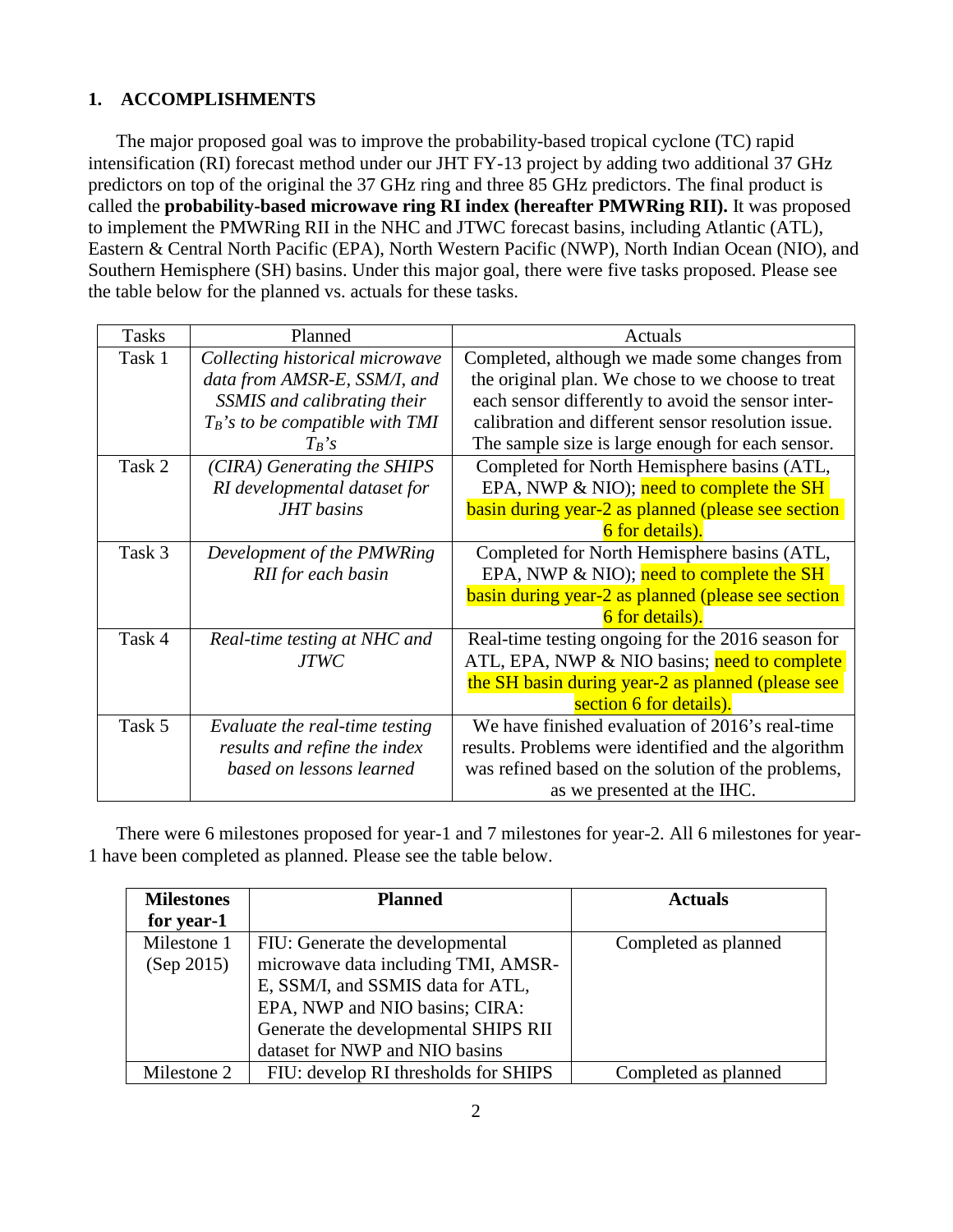| (Nov 2015)        | RII and microwave predictors for ATL,           |                                                                  |
|-------------------|-------------------------------------------------|------------------------------------------------------------------|
|                   | EPA, NWP and NIO basins                         |                                                                  |
| Milestone 3       | Begin development of the PMWRing                | Completed as planned                                             |
| (Jan 2016)        | RII for ATL, EPA, and NWP/NIO                   |                                                                  |
|                   | basins                                          |                                                                  |
| Milestone 4       | Present preliminary results at the IHC;         | Completed as planned                                             |
| (Mar 2016)        | Mid-year report                                 |                                                                  |
| Milestone 5       | Complete the algorithm development              | Completed as planned                                             |
| (May 2016)        | and implement the real-time testing             |                                                                  |
|                   | code for 2016 Hurricane/Typhoon                 |                                                                  |
|                   | season in ATL, EPA, NWP, and NIO                |                                                                  |
|                   | basins                                          |                                                                  |
| Milestone 6       | Real-time testing in ATL, EPA, NWP,             | Completed as planned                                             |
| (June 2016-       | and NIO basins                                  |                                                                  |
| Nov 2016)         |                                                 |                                                                  |
| <b>Milestones</b> | <b>Planned</b>                                  | <b>Actuals</b>                                                   |
| for year-2        |                                                 |                                                                  |
| Milestone 1       | Generate<br>FIU:<br>the<br>developmental        | FIU portion completed as                                         |
| (Sep 2016)        | microwave data including TMI, AMSR-             | planned; CIRA provided a                                         |
|                   | E, SSM/I, and SSMIS data for SH;                | preliminary SHIPS RII dataset                                    |
|                   | CIRA:<br>Generate<br>the<br>developmental       | on Feb. 2017, but the final                                      |
|                   | <b>SHIPS RII dataset for SH</b>                 | version is on the way                                            |
| Milestone 2       | FIU: develop RI thresholds for SHIPS            | Preliminary work is done using                                   |
| (Nov 2016)        | RII and microwave predictors for SH             | CIRA's preliminary SHIPS RII                                     |
|                   |                                                 | dataset, but the results will                                    |
|                   |                                                 | need to be revised after getting                                 |
|                   |                                                 | the final version of SHIPS RII.                                  |
| Milestone 3       | Complete development of the                     | Preliminary real-time testing at                                 |
| (Dec 2016)        | PMWRing RII and implement the real-             | SH has started, but the code                                     |
|                   | time testing code for 2017 TC season<br>for SH; | will be revised after getting the<br>final version of SHIPS RII. |
| Milestone 4       | Evaluate the year-1 testing results for         |                                                                  |
| (Jan 2017)        | ATL, EPA, NWP, and NIO basins                   | Completed as planned                                             |
| Milestone 5       | Adjust the index based on real-time             | Completed as planned                                             |
| (Mar 2017)        | testing results; Present preliminary            |                                                                  |
|                   | results at the IHC                              |                                                                  |
| Milestone 6       | Complete the algorithm refinement and           | Not started yet. Will do it as                                   |
| (Jun 2017)        | implement the real-time testing code for        | planned.                                                         |
|                   | 2017 Hurricane/Typhoon season in all            |                                                                  |
|                   | northern hemisphere basins                      |                                                                  |
| Milestone 7       | Year 2 final report                             | Not started yet. Will do it as                                   |
| $(Jul-Aug)$       |                                                 | planned.                                                         |
| 2017)             |                                                 |                                                                  |
|                   |                                                 |                                                                  |

This project has provided training and professional development opportunities for two post-doctoral research scientists (Jon Zawislak and Cheng Tao) and two graduate students (Yongxian Pei and Margie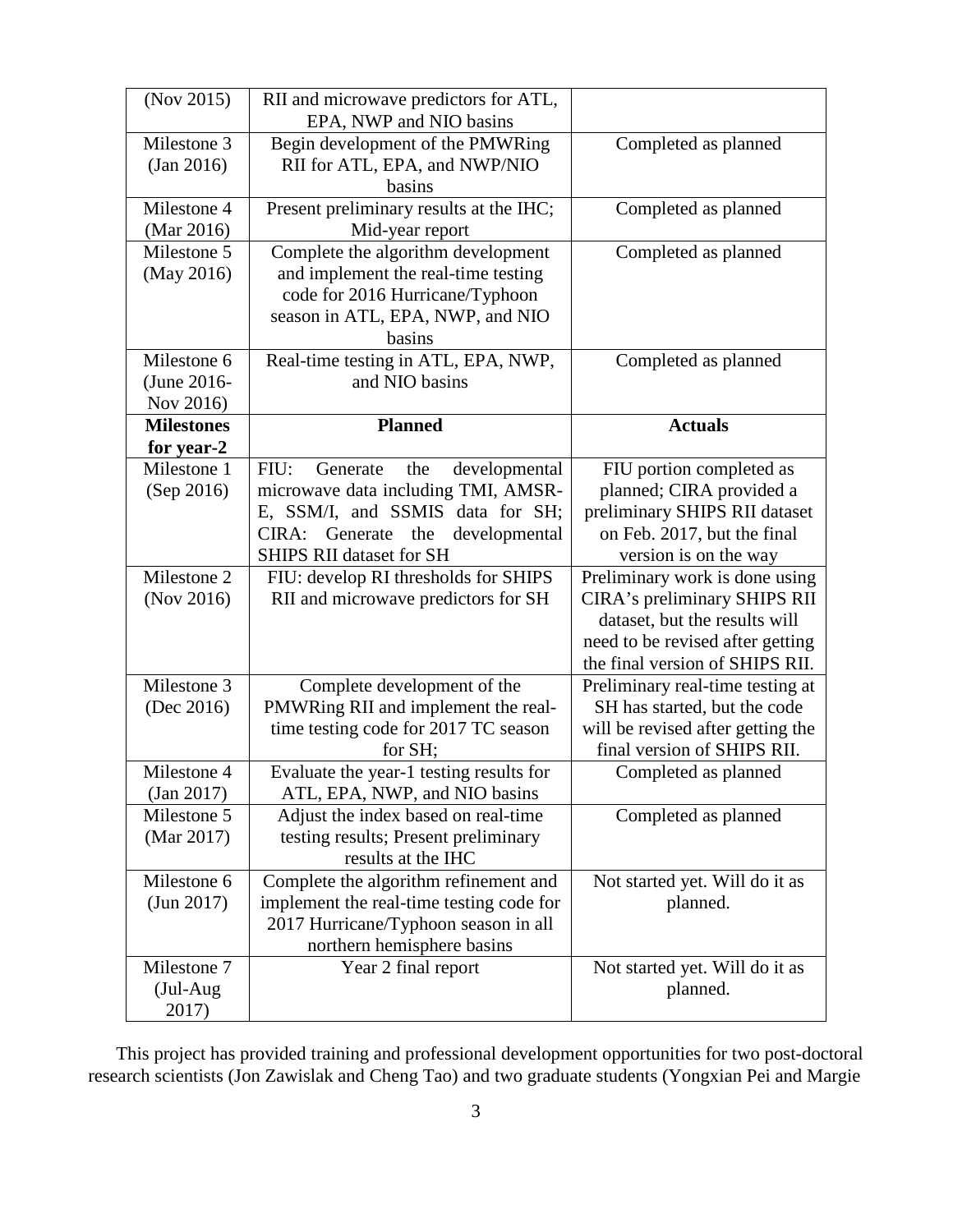Kieper). The results of the real-time RI index have been disseminated to NHC & JTWC points of contact through emails and a website at<http://tcpf.fiu.edu/JHT/> during 2016 & 2017 hurricane/Typhoon season. Publications and conference presentations have also been made (please see the following section).

#### **2. PRODUCTS**

There were two products/deliverables proposed. See the table below for the planned vs. actuals:

| products/deliverables | Planned                  | Actuals                                                                      |
|-----------------------|--------------------------|------------------------------------------------------------------------------|
| Product 1             | Code (in IDL) that will  | Not completely finished yet                                                  |
|                       | produce the PMWRing      |                                                                              |
|                       | RI index                 |                                                                              |
| Product 2             | A detailed document of   | The document for predicting RI using the                                     |
|                       | the guidance for running | PMWRing RI index with the SHIPS RI                                           |
|                       | the code, and predicting | index has been completed. The document of                                    |
|                       | RI using the 37 GHz      | the guidance for running the code will be                                    |
|                       | index with the SHIPS RI  | done at the ending period of this project by                                 |
|                       | index                    | closely collaborating with NHC/JTWC folks.                                   |
| Product 3             | Not planned              | 1) A product of the FIU PMWRing RI Index                                     |
|                       |                          | 2) A real-time RI forecast website:                                          |
|                       |                          | $\frac{http://tcpf.fiu.edu/JHT/3)}{http://tcpf.fiu.edu/JHT/3)}$ Publications |
|                       |                          | (please see the list below)                                                  |

*Publications and presentations from this reporting period:*

- Jiang, H., J. P. Zagrodnik, C. Tao, and E. J. Zipser 2017: What type of precipitation is represented by different color regions in the NRL 37 GHz color tropical cyclone product? *J. Geophys. Res.*, under review.
- Tao, C., H. Jiang, and J. Zawislak 2016: The Relative Importance of Stratiform and Convective Rainfall in Rapidly Intensifying Tropical Cyclones, *Mon. Wea. Rev*., **145**, 795-809.
- Rogers, R. F., J. Zhang, Zawislak, J., H. Jiang, G. R. Alvey III, E. J. Zipser, and S. Stevenson, 2016: Observations of the structure and evolution of Hurricane Edouard (2014) during intensity change. Part II: Kinematic structure and the distribution of deep convection. *Mon. Wea. Rev*., **144**, 3355–3376.
- Zawislak, J., H. Jiang, G. R. Alvey III, E. J. Zipser, R. F. Rogers, J. Zhang, and S. Stevenson, 2016: Observations of the structure and evolution of Hurricane Edouard (2014) during intensity change. Part I: Relationship between the thermodynamic structure and precipitation. *Mon. Wea. Rev*., **144**, 3333–3354.
- Jiang, H., B. You, and C. Tao 2017: Estimation of Tropical Cyclone Intensity Using Satellite Passive Microwave Observations. 71*st Interdepartmental Hurricane Conference/2017 Tropical Cyclone Research Forum*, Mar 14-16, 2017.
- Jiang, H., J. Zawislak, Y. Pei, C. Tao, K. Musgrave, and G. Chirokova 2017: JHT Project 3: "Improvement and Implementation of the Probability-based Microwave Ring Rapid Intensification Index for NHC/JTWC Forecast Basins" 71*st Interdepartmental Hurricane Conference/2017 Tropical Cyclone Research Forum*, Mar 14-16, 2017.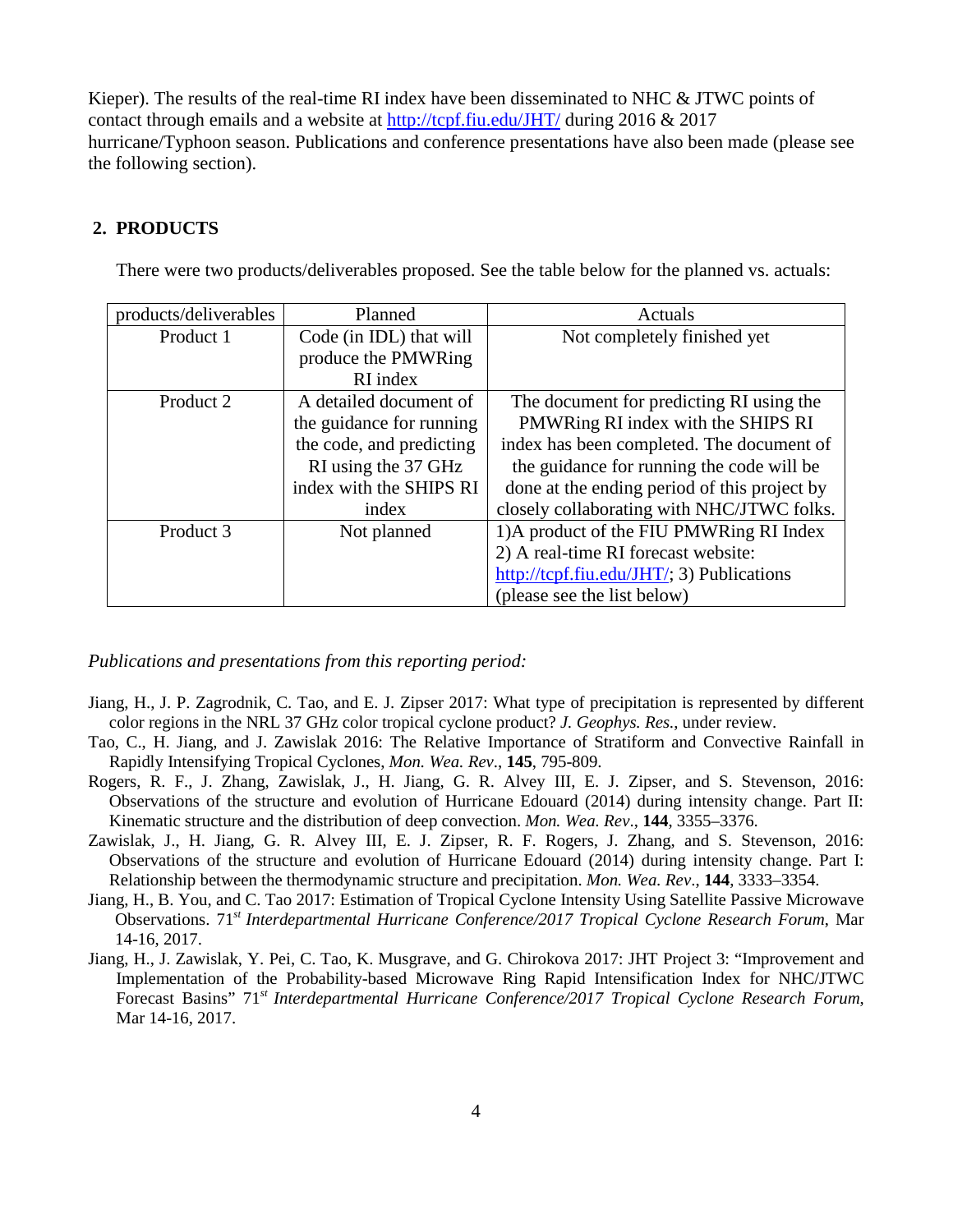#### **3. PARTICIPANTS & OTHER COLLABORATING ORGANIZATIONS**

Individuals have worked on this project include Haiyan Jiang (PI), Jon Zawislak (research scientist), Cheng Tao (Postdoc Research Associate), Yongxian Pei (PhD student), and Margie Kieper (PhD student). There have been no changes in the PI and senior/key personnel since the last reporting period. FIU is partnering with CSU CIRA on this project. NHC points of contact (Chris Landsea, John Cangialosi, and Stacy Stewart) and JTWC point of contact (Brian DeCicco) have been involved.

# **4. IMPACT**

According to the evaluation results of 2016 real-time testing & post-season re-run, our algorithm was able to provide a higher probability of detection (POD) in AL, EP, and WP basins and a lower false alarm ratio (FAR) in the WP basin than the SHIPS RII. The impact of this project on the prediction of rapid intensification in SH will be assessed later in year 2 as part of the evaluation of realtime testing results. The education and professional training impact is addressed in Section 1. None of the FIU portion of the budget has been spent in foreign countries.

#### **5. CHANGES/PROBLEMS**

No significant changes have occurred in the planned/completed work of the project.

#### **6. SPECIAL REPORTING REQUIREMENTS**

*a. The project's Readiness Level:*

Current: RL 6-7 At the start of project: RL 3

*b. Transition to operations activities and summary of testbed-related collaborations, activities, and outcomes:* 

The quasi-real-time testing of the PMWRing RI index (RII) for ATL and EPA basins for NHC and NWP & NIO basins for JTWC has started in June 2016 and is still ongoing. The real-time forecasts are provided to NHC/JTWC points of contact through emails (only when a positive RI forecast is made) and our JHT project webpage (http://tcpf.fiu.edu/JHT/).

*c. Has the project been approved for testbed testing yet? What was transitioned to NOAA?*

Yes, the project has been approved for testbed testing. But it wasn't transitioned to NOAA because NHC and/or JTWC haven't decided to either transition it or not. The final decision will be made after this project is completed.

*d. Test plans for the 2017 Hurricane/Typhoon season:*

I. What **concepts/techniques** will be tested? What is the scope of testing (what will be tested, what won't be tested)?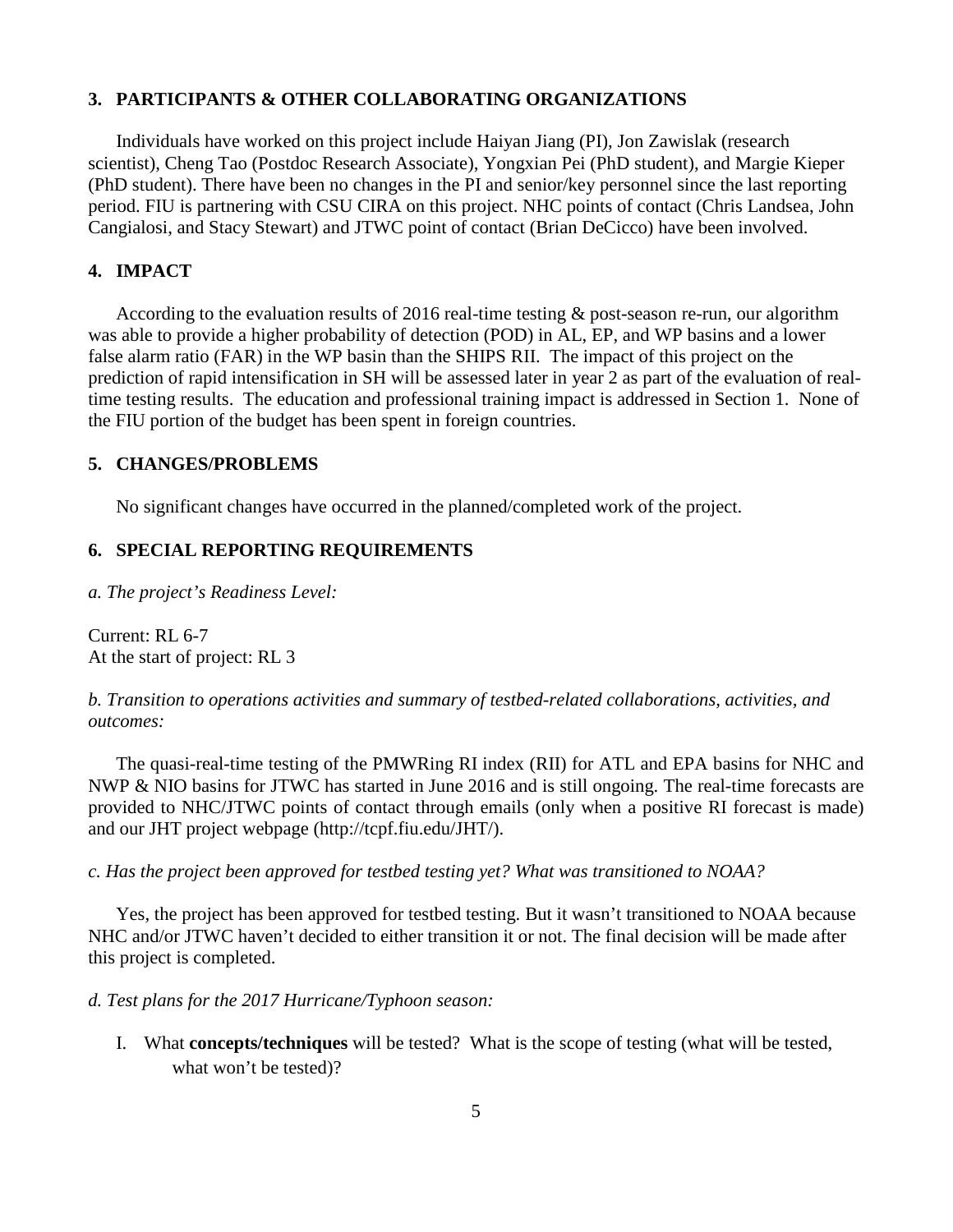The PMWRing RII will be tested for RI forecasts in AL, EP/CP, WP/IO, & SH basins. We'll test the code for reading different microwave satellite data. We'll also test the strategy of using SHIPS RII as a criterion in generating our probability output.

II. **How** will they be tested? What **tasks** (processes and procedures) and activities will be performed, what preparatory work has to happen to make it ready for testing, and what will occur during the experimental testing?

We'll run the real-time code separately for each basin and each satellite sensor. All the preparatory work is complete except that "Preliminary real-time testing at SH has started, but the code will be revised after getting the final version of SHIPS RII", as mentioned in section 1 above. The real-time forecasts are provided to NHC/JTWC points of contact through emails (only when a positive RI forecast is made) and our JHT project webpage (http://tcpf.fiu.edu/JHT/).

- III. **When** will it be tested? What are **schedules and milestones** for all tasks described in section II that need to occur leading up to testing, during testing, and after testing? For AL, EP/CP, and WP/IO basins, the 2017 testing will start on June 1, 2017. For the SH, the formal testing will be starting on Apr. 1, 2017. We plan to apply for a 1-yr no-cost extension of this funding. That way, we'll continue the real-time testing till the 2017 hurricane/Typhoon season ends at around Nov. 1, 2017. For the schedules/milestones, please see the table in section 1.
- IV. **Where** will it be tested? Will it be done at the PI location or a NOAA location?

The testing code will run at FIU, the PI's location.

V. Who are the key **stakeholders** involved in testing (PIs, testbed support staff, testbed manager, forecasters, etc.)? Briefly what are their **roles and responsibilities**?

The PI and her research team will be responsible for maintaining the testing code  $\&$ running; NHC Points of Contact Stacy Stewart, John Cangialosi, and Chris Landsea and JTWC Point of Contact Brian deCicco will help evaluate the real-time results.

VI. What **testing resources** will be needed from each participant (hardware, software, data flow, internet connectivity, office space, video teleconferencing, etc.), and who will provide them?

FIU will provide all the hardware  $\&$  software for testing.